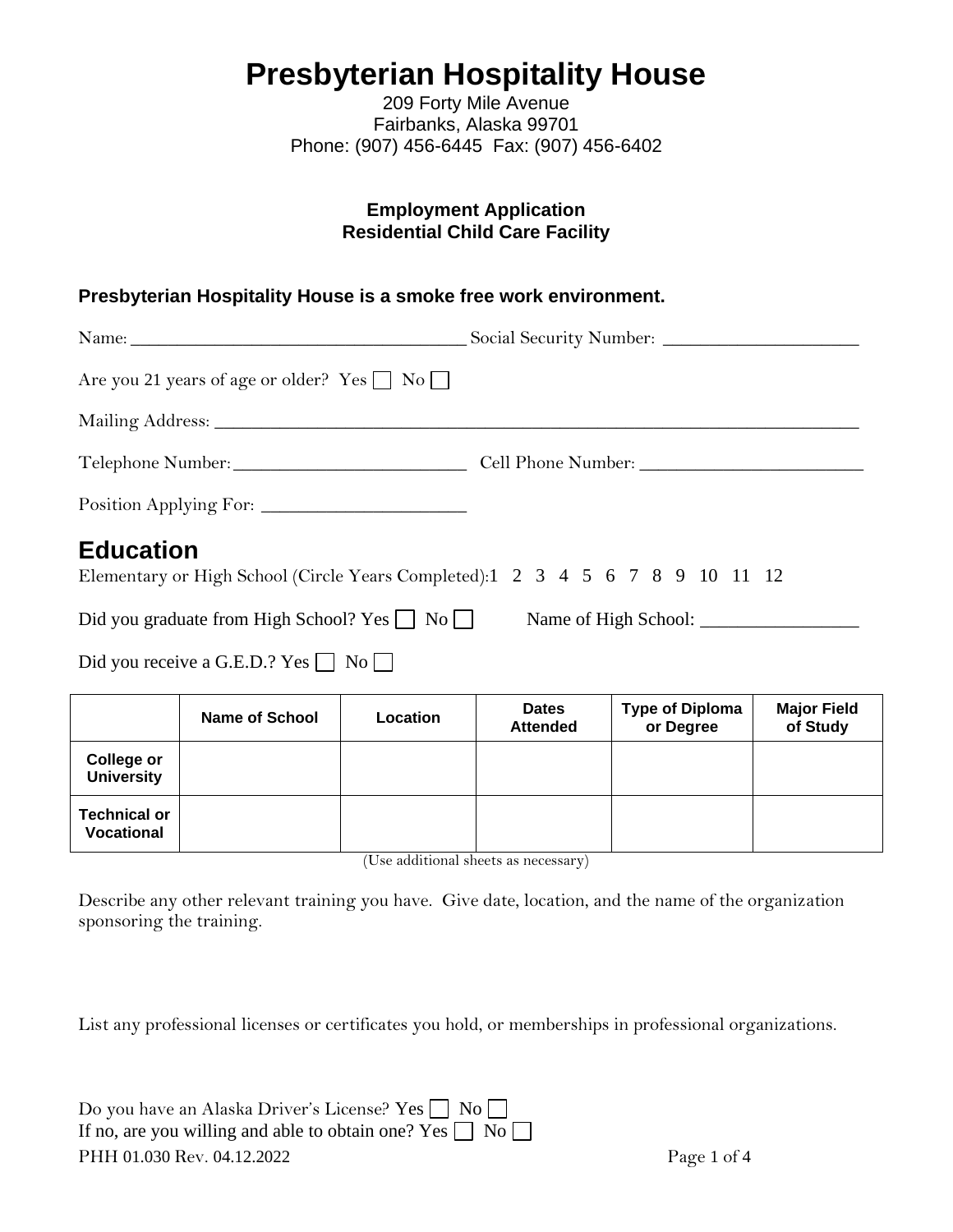# **Employment History and Experience**

List all positions held within the last 10 years, beginning with most recent employer. (If you have not been employed, list your whereabouts for the last 2 years. If providing this information in resume format be sure the information requested below is included.

| Date of Employment | Position | <b>Job Duties</b> | Employer | Address |
|--------------------|----------|-------------------|----------|---------|
|                    |          |                   |          |         |
|                    |          |                   |          |         |
|                    |          |                   |          |         |
|                    |          |                   |          |         |
|                    |          |                   |          |         |
|                    |          |                   |          |         |
|                    |          |                   |          |         |

(Use additional sheets as necessary)

Describe the duties of each position held in the area of childcare (including direct caregiving experience, supervision of childcare personnel or programs, management or administration).

Describe any other relevant experience or skills you have. Include volunteer work. Give details, location, supervisor, etc…

Would you be willing to participate in continuing education or training for this position? Yes  $\Box$  No  $\Box$ May we contact your present employer? Yes  $\Box$  No  $\Box$ 

PHH 01.030 Rev. 04.12.2022 Page 2 of 4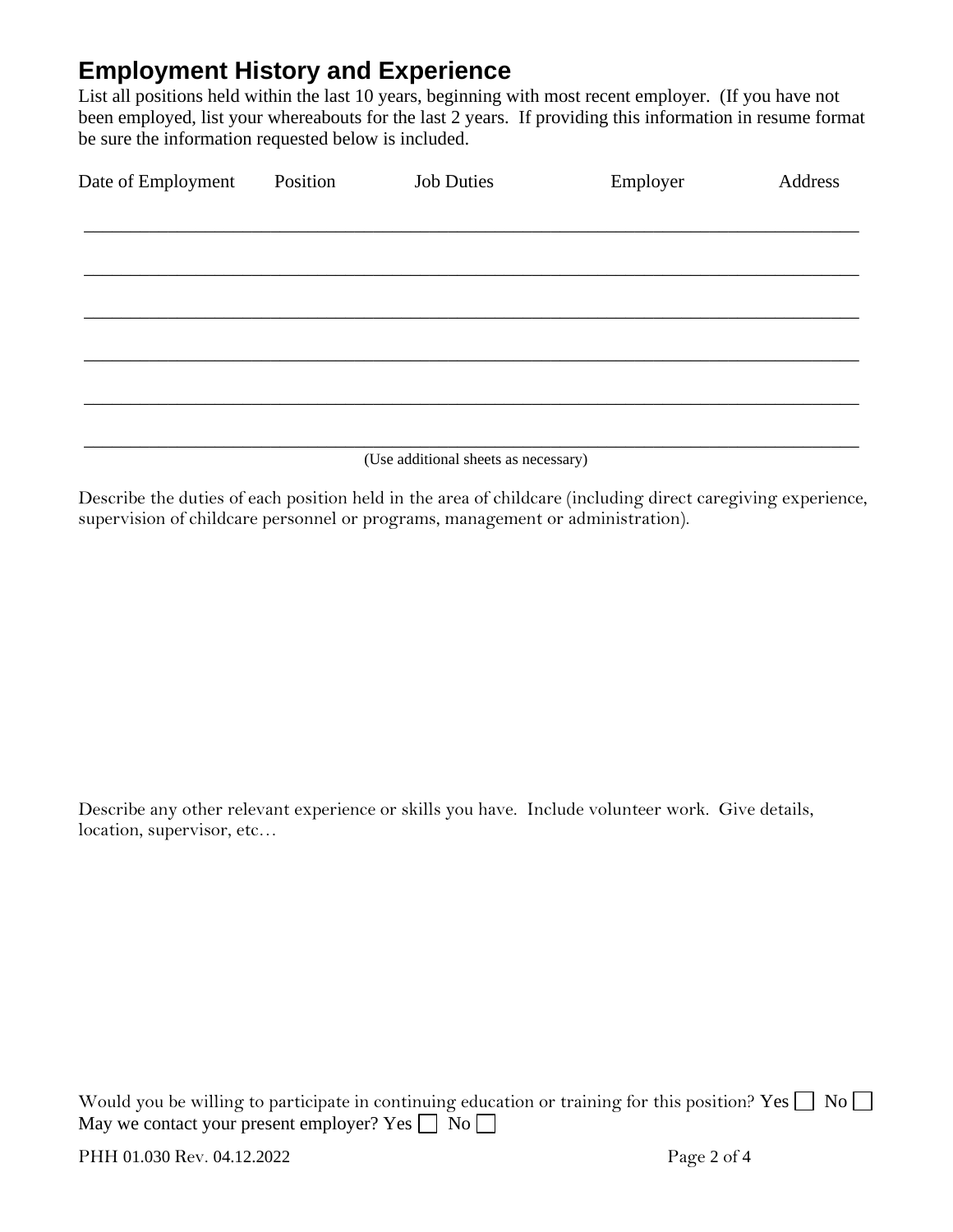### **References**

List the names and addresses of four people, at least two persons who are not relatives, who know you and can comment on your character and your ability to work with children.

| Name | Address (Street, City, State, Zip) | Telephone |  |
|------|------------------------------------|-----------|--|
|      |                                    |           |  |
|      |                                    |           |  |
|      |                                    |           |  |
|      |                                    |           |  |
|      |                                    |           |  |

### **Licensing History**

Have you ever been licensed to care for adults or children by the State of Alaska or by any other state?  $Yes \frown No \frown If yes, when, where, and for what type of care (child care homes, child or adult foster care$ etc…) were you licensed?

Have you ever been denied a license or registration to care for adults or children, or had such a license revoked in Alaska or any other state? Yes  $\Box$  No  $\Box$  If yes, when, where, and for what type of care was the application denied or license revoked?

# **Child Abuse/ Neglect**

Has a child for whom you were legally responsible (biological, foster, adopted, or in your care) been removed from your home by the State of Alaska or a child welfare agency in another stae, after an investigation of possible abuse and/or neglect? Yes  $\Box$  No  $\Box$  If yes, please explain.

Has the State of Alaska or a child welfare agency in another state determined that you neglected or abused a child for whom you were responsible? Yes  $\Box$  No  $\Box$  If yes, please explain.